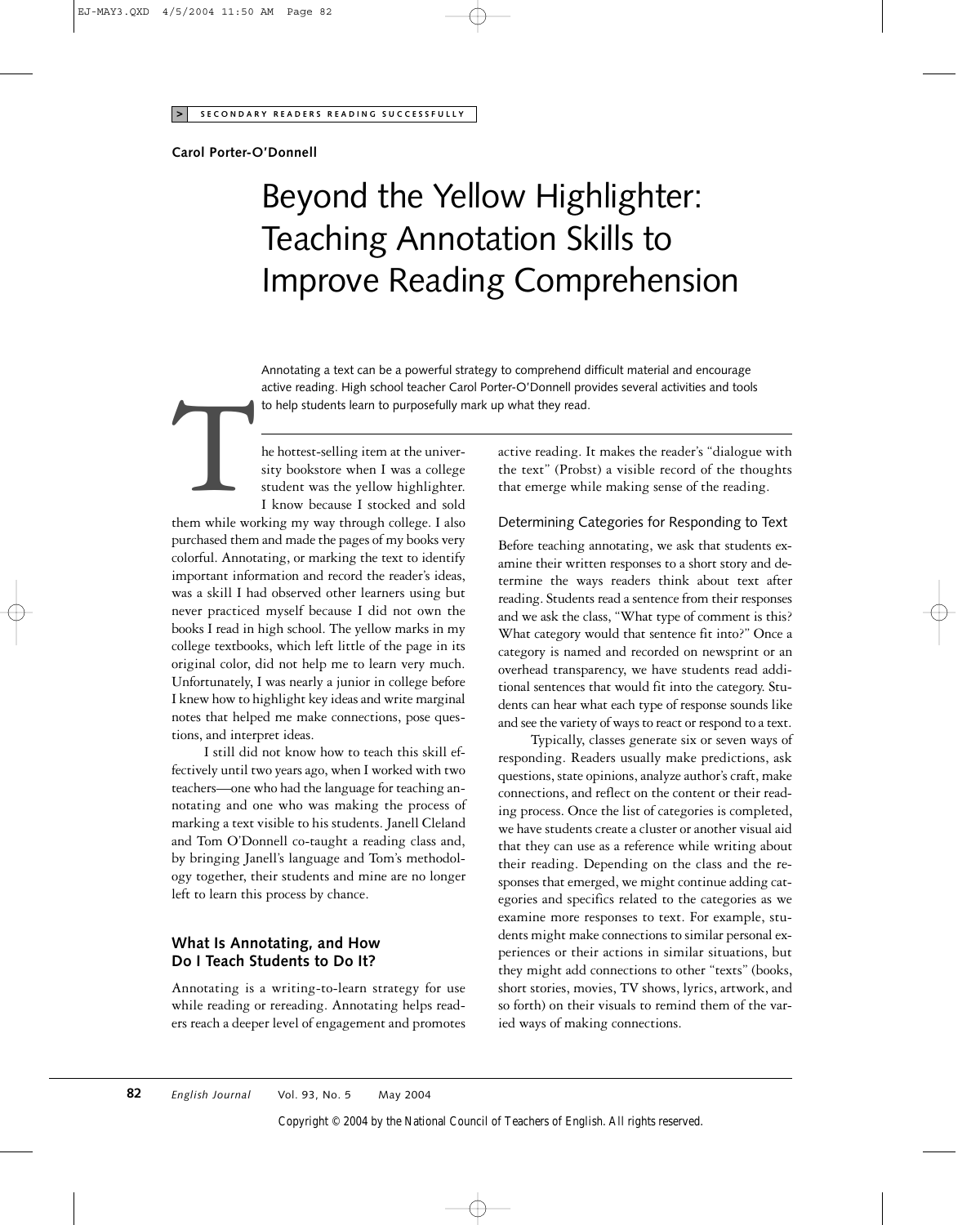### Using the Categories to Teach Annotating

To introduce annotating, we use a short story that can be read aloud in one class period. We make each student a copy of a story from the class anthology and make an overhead transparency of each page. In addition, we make a transparency of the Annotating Text bookmark, shown in Figure 1, with ideas for symbols to use and marginal comments to make. My colleague Monica Fairman was influential in designing this format to support active reading. We also help students to distinguish between marks and marginal notes they might use for surface meaning and other marks for identifying deep-meaning ideas. For example, students might create a coding system of circles, squares, and underlining to identify information related to the surface meaning (vocabulary, who, what, when, where, and why) of the text. While annotating for deep meaning or underlying messages, students might mark these areas with a symbol such as an asterisk, and marginal notes would be shortened versions of the types of responses readers write after reading.

While listening to the first page of the short story, students use the symbols listed on the overhead to mark information typically found in the opening pages. At the end of the first page, or at a natural pause in the text, we stop reading and give students time to go back and add marks. Next, we ask them to share what they have marked, and we make the same markings on the transparency of the first page of the story. We also ask if anyone wrote any comments in the margins. Typically, if the problem or conflict has been introduced, several students will have written a prediction. If this happens, we write the prediction on the overhead. If there are none, the teacher can write a prediction, a question, or a connection to the story that has been read to this point. Finally, we ask that students go back and make at least one marginal comment related to this portion of the text.

We continue reading aloud and stopping every few paragraphs, at the end of the page, or at a natural break in the text, and we continue to solicit marginal comments from the class and record them on the overhead transparency. If we see that some types of comments are not being used, we ask for annotations based on a certain type. After going through a short story in this way, we provide each student with an individual bookmark with the same information that was on the overhead. Many students use it as a

#### **FIGURE 1.** Annotating Text

#### BEFORE READING

- **>** Examine the front and back covers (books)
- **>** Read the title and any subtitles
- **>** Examine the illustrations
- **>** Examine the print (bold, italics, etc.)
- **>** Examine the way the text is set up (book, short story, diary, dialogue, article, etc.)

As you examine and read these, write questions, and make predictions and/or connections near these parts of the text.

#### DURING READING

Mark in the text:

- **>** Characters (who)
- **>** When (setting)
- **>** Where (setting)
- 
- > Important information

Write in the margins:

- **>** Summarize
- **>** Make predictions
- **>** Formulate opinions
- **>** Make connections
- **>** Ask questions
- **>** Analyze the author's craft
- **>** Write reflections/reactions/comments
- **>** Look for patterns/repetitions

AFTER READING

- **>** Reread annotations—draw conclusions
- **>** Reread introduction and conclusion—try to figure out something new
- **>** Examine patterns/repetitions—determine possible meanings
- **>** Determine what the title might mean

Use the "After Reading" strategies to write a notebook entry.

reference while they read and to guide their written responses. In the next days of class, students practice annotating short stories or the opening chapters of a novel that they purchase.

#### Improving Annotations through Analysis

Examining and analyzing models of annotated texts have been successful ways for students to see what can be done when using annotation as a reading strategy. Students have found that models of the same annotated texts that they are reading are the most helpful. These models can be from former students (see fig. 2), and we often share our own annotations of the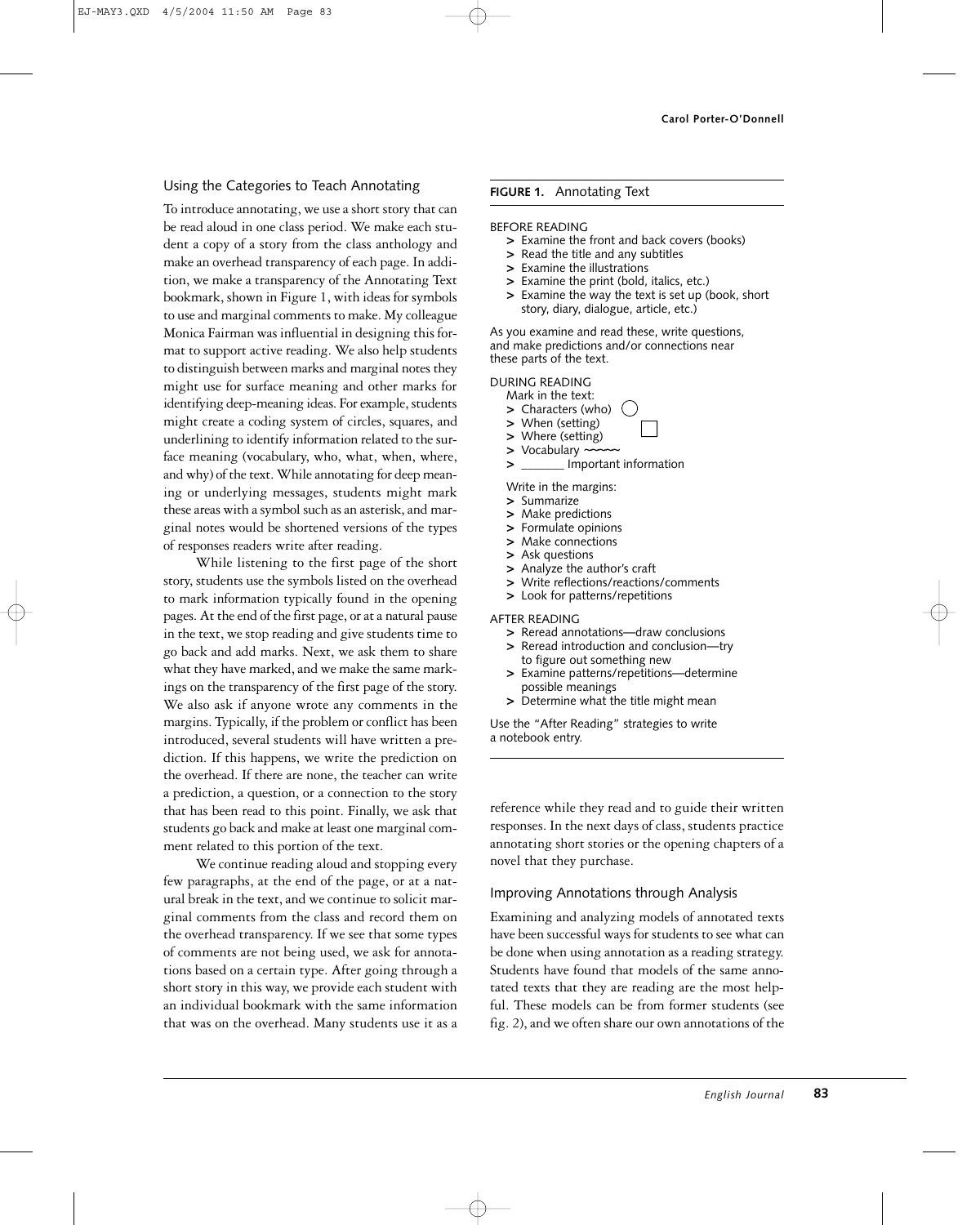#### **FIGURE 2.** Annotation of "The Story of an Hour" by Kate Chopin

She knew that she would weep again when she saw the kind, tender hands folded in death; the face that had never looked save with love upon her, fixed and gray and dead. But she saw beyond that bitter moment a long procession of years to come that would belong to her absolutely. And she opened and spread her arms out to them in welcome.

There would be no one to live for her during those coming years; she unfolding furture/<br>would live for herself. There would be no powerful will bending hers in OCCEPT in this ductify. that blind persistence with which men and women believe they have a right to impose a private will upon a fellow-creature. A kind intention or a cruel intention made the act seem no less a crime as she looked feeling upon it in that brief moment of illumination.

And yet she had loved him-somellines. Often she had not. What did it matter! What could love, the unsolved mystery, count for in face of this possession of self-assertion which she suddenly recognized as the strongest impulse of her being!

"Free! Body and soul free!" she kept whispering.

Josephine was kneeling before the closed door with her lips to the keyhole, imploring for admission. "Louise, open the door! I beg; open the door-you will make yourself ill. What are you doing, Louise? For heaven's sake open the door."

"Go away. I am not making myself ill." No; she was drinking in a very elixir of life through that open window.

Her fancy was running riot along those days ahead of her. Spring days, and summer days, and all sorts of days that would be her own. She breathed a quick prayer that life might be long. It was only yesterday Through death, sie finds a new she had thought with a shudder that life might be long. She arose at length and opened the door to her sister's importunities. EXhuberence in There was a feverish triumph in her eyes, and she carried herself un-

wittingly like a goddess of Victory. She clasped her sister's waist, and together they descended the stairs. Richards stood waiting for them at the little does be know... bottom.

Some one was opening the front door with a latchkey. It was Brently Mallard who entered, a little travel-stained, composedly carrying his but he's SHIII grip-sack and umbrella. He had been far from the scene of accident, and  $Q\rightarrow Q$ did not even know there had been one. He stood amazed at Josephine's piercing cry; at Richards' quick motion to screen him from the view of his wife.

But Richards was too late.

When the doctors came they said she had died of heart disease-of joy that kills. but chances are, after her realization of this new sort of "freedom"; she most likely wouldn't

\*"Often times she had not."

I think we're all guitty of this at times. Even our closest relatives, best of friends, and trustworthy companions will get on our nerves. Unfortunately, distance and have are facts of life. Opinions will differ, and actions will upset us. But ultimately, I find that forgiveness gets the better of me. (

the realization that sheld hever againis finally hitting her. 4- Nelcoming the

**UMHY** Map 21 8int

the way humans<br>function, it's<br>always a loveflousivib pecante We will bever fully relate to someone else. More on this  $I$  $O$  $O$  $R$  $R$  $\star$ 

 $\mathsf{r}$ al most sounds  $ins$  ane...

 $2'$ sh bolg

ăead, în

a halfsies

 $King$  of  $way$ .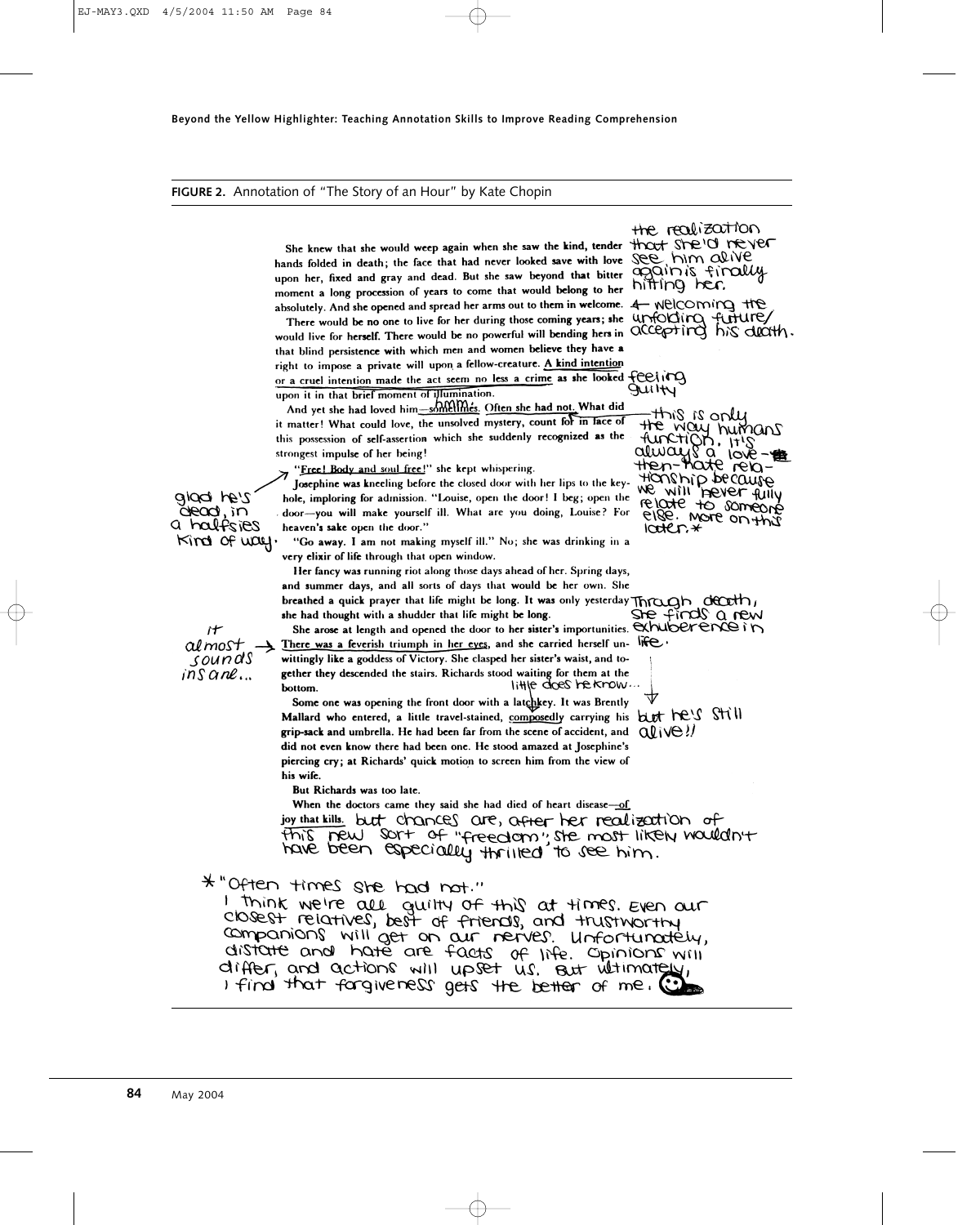texts we are reading with them. They will see that specific marginal comments recorded in these texts may vary from one reader to another and comments can change with the demands of the text, the purpose for the reading, and the background experiences of the reader. They can also see that there is no one right way to annotate but that there are patterns and categories that seem to be used by readers as they work to make sense of their reading.

## **Alternatives to Annotating: My Students Don't Have Books**

## Photocopy Selected Documents and Public Domain Texts

Reading aloud portions of informational texts provides students with a foundation for understanding topics that they will encounter in later readings. This is also an opportunity to model the interplay between written and visual texts and the thinking processes required to put the parts together. Newspaper, magazine, or online articles are also excellent sources for annotating that can provide alternate viewpoints, more in-depth information, or present-day applications of topics being studied.

Many students have developed the habit of reading without pausing to consider the ideas. By reading aloud and having students annotate, the teacher can force this pausing, and students can begin to see the benefits. This is especially helpful when students are first learning annotation skills.

## Use a Dialectical Journal

In a dialectical journal (Berthoff), students record a quote, phrase, or word with a page number in the first column, and in the second column they record their reactions or interpretations (see fig. 3). This is an ex-

| <b>FIGURE 3.</b> Dialectical Journal |  |
|--------------------------------------|--|
| <b>INTERPRETATION</b>                |  |
|                                      |  |
|                                      |  |
|                                      |  |
|                                      |  |

cellent tool to use with informational texts because the journals can be used as study guides for tests especially if they are designed so that class notes can be added. A variation is to use index cards—one for each bold heading in a textbook. One side of the card can be used to record important information and the other side for writing a response.

### Use Sticky Notes or Highlighter Tape

Readers can make their comments on removable pieces of paper and then stick them on the margins of the text. Or, students can highlight texts that don't belong to them with highlighter tape, which can later be erased with an eraser or their fingertips. With either tool, students mark the portion of the text they want to comment on and then record their thoughts in their dialectical journal.

# **Benefits of Annotating**

Some students complain about annotating. By asking probing questions and having students reflect on their growth as readers through the use of annotations, we are able to see the source of their complaints and either offer them solutions or talk to them about the difference between reading for enjoyment and reading to learn information.

At the end of their first semester, I asked students in my ninth-grade English classes and my ninth-grade reading class to reflect on their changes as readers and their use of reading strategies to support comprehension. From their reflections, I saw that annotating had helped students see that *reading is a process* and that applying the ways of responding to text through annotation *changes comprehension.* Because *annotating slows the reading down,* students discover and uncover ideas that would not have emerged otherwise. Many students discovered that this helps them become more *active readers.* The italicized phrases are the categories that emerged from my sorting of student reflections. Students' statements and my interpretations and insights explain the categories more fully.

## Annotating Helps Teach Reading as a Process

I had intended to teach the struggling readers that reading is a process, but I worried that proficient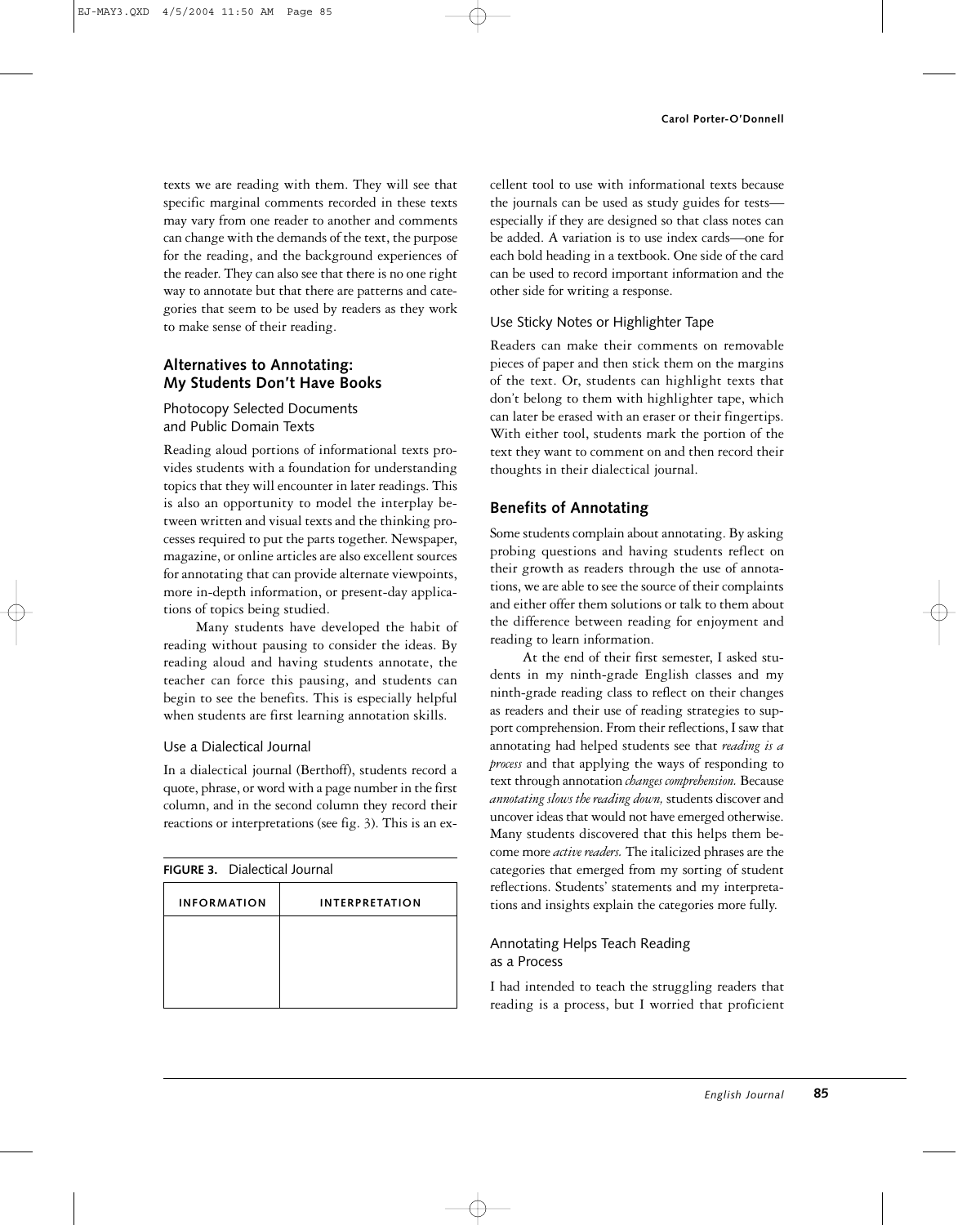readers would find such teaching to be a hoop they had to jump through rather than a technique to help them process information. Daniel, a proficient reader, reveals that he understood the surface meaning of the text before he learned to annotate, but he now understands reading as a process. He can flexibly apply different ways of thinking about the reading, which changes both his process and his understanding.

> At the beginning of the year I really enjoyed reading, but I do not think that I knew how to really comprehend what the book was trying to tell me as well. At that point, I saw reading as a form of entertainment, not necessarily as a way to learn. Deep and surface meaning might not have been as clearly interpreted a few months ago. . . . I have learned how to effectively annotate by trying to understand the author's craft, connecting the story to other ideas, reflecting and most importantly trying to find deep meaning. My attitude towards reading has remained the same, but the way that I read has changed. I can now read by using writing as a comprehension skill.

Manny's reflection in his reading portfolio reveals that his cluster of the different ways to respond to text made the invisible, mental reading process visible to him. He then applied this newly found understanding through the use of annotating and writing responses. This helped him to *really* read.

> The cluster was the thing that helped me a lot. Before making the cluster, I didn't even know there would be so many different ways to think about the story while reading and annotating or ways to write about the story after I read.... Annotating makes me understand better because I can look back, and I'm writing so it gets more in my head.

Daniel is using his knowledge of annotating and other writing-to-learn strategies to become a more sophisticated reader, while Manny is finally seeing the complex thought process involved in making sense of text that previously remained hidden to him.

# Annotating Changes Comprehension

The many different ways to think about a text, in particular analyzing the author's craft and making connections beyond similar personal experiences, change the ideas readers consider and the associations they make. The act of connecting the new to the known is enhanced because both the new and the known have been expanded to include many more sources of information. In her reading portfolio, Lucy describes this change in comprehension as simply thinking more about things. She is no longer just asking questions to clear up parts of the text that she didn't understand; she is now curiously and confidently asking questions for which the answers don't specifically reside in the text.

> My reading now has changed. It has changed because now when I read I understand things that I am not always interested in. The annotating and written responses help me understand things now. This has slowed my reading down where I think about more things. I think more about what the meaning is and when I think that I analyze that more and think, Why could they have said that? and Why did that happen? Stuff like that. It's weird because now when I read a book at home I feel like annotating it and writing a written response so I can put all my thoughts down on a piece of paper. I don't know, it would feel weird not to do that.

Daniel reveals that annotations have helped him read more carefully and distinguish between literal information and underlying, inferential analysis.

> I feel challenged by the analysis of books we read without feeling overwhelmed. I think that the extensive use of annotations has taught me how to be a more careful reader. At the same time, I sometimes feel frustration by the amount of annotations required because they interrupt the flow of my reading. . . . Surface meaning was what I was taught to look for in middle school, but deep meaning and underlying themes have become the focus of literary analysis this year. The bookmark [with ideas for annotating] was useful in cutting through the surface meaning and finding common ways to locate deep thoughts and themes.... While this was very time consuming, my annotations allowed me to make great meaning of the text.

Daniel's frustration with annotations interrupting the flow of his reading led to our designing a short lesson for the class because many students shared this concern. We decided that marking important quotations or passages with an asterisk while reading would help with the problem of interrupting the flow. These students would then go back into the text to reflect on the importance of the passage and record their thoughts in the margins of the text and/or write about these important passages in their journals or use some other writing-to-learn strategy.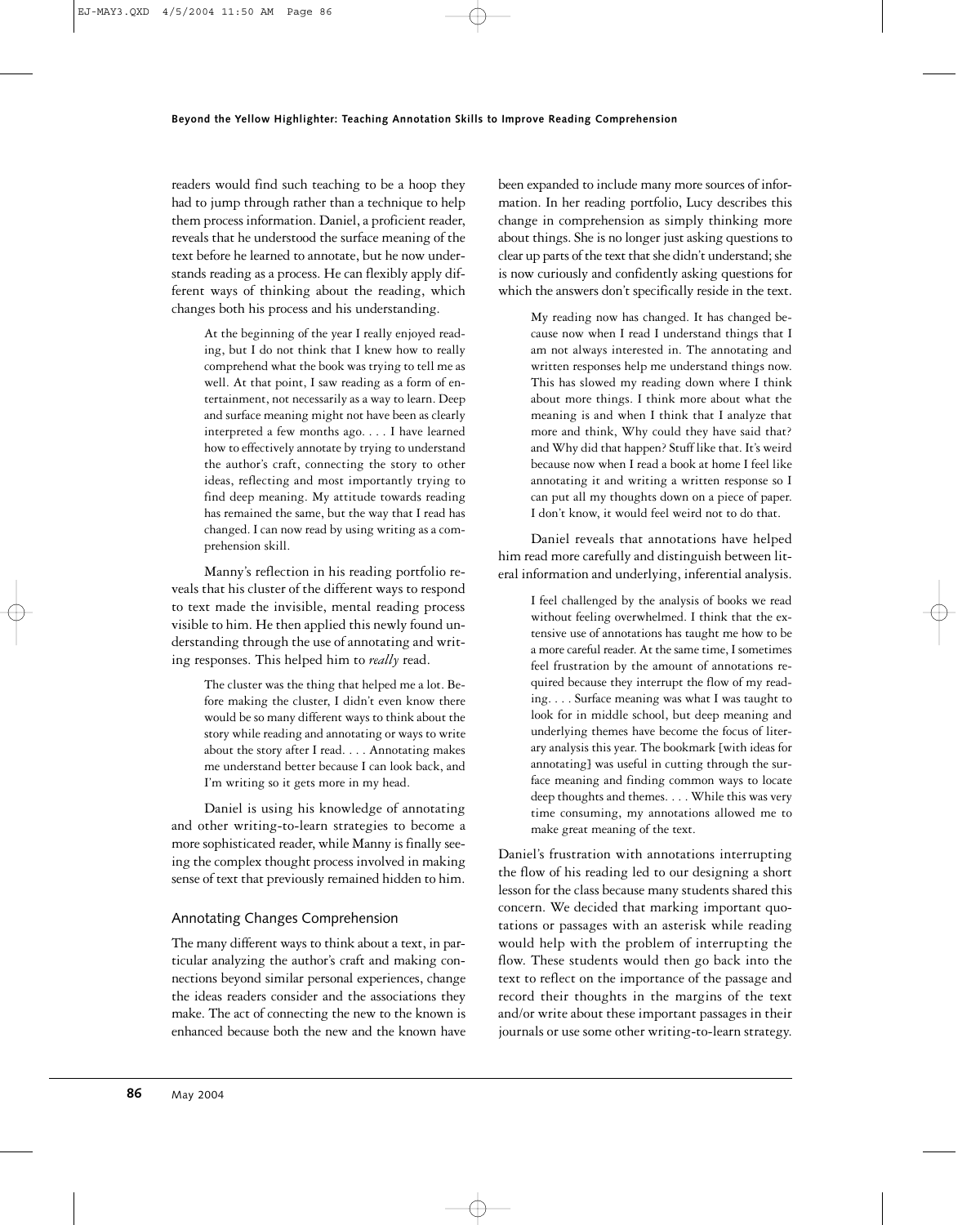## Annotating Slows Down the Reading

Interestingly, slowing down the reading was not as much of a problem or a source of complaint for struggling readers because they found that the time it took to annotate was less than the time it took to reread the text several times. Manny indicates that annotating takes more time because now he really has to read. In part, he is being forced to read because he is required to record his thoughts.

> Annotations do make me read a lot slower and I wish I didn't have to do them. It is so much harder to fake read if you have to annotate like we have to do now. So now I actually read, because it's too hard to fake annotate.

Lucy's reading portfolio reflection is not unlike those of other students in the class who have difficulty focusing on the reading.

> I find it a lot easier to annotate or make notes about what I am reading because it is easier to comprehend. I have also learned how to be less distracted when I am reading. Annotating basically helps me comprehend and focus easier when I am reading. I used to get distracted easily which would cause me to read something over and over so that I can completely understand. I have found reading a lot easier for me and more enjoyable.

Students who felt that they could read and "understand" without annotating seemed to be the ones who complained the most about annotating; it took them longer to read when they had to mark in their texts. Because students examined their annotations and written responses over time and reflected on how their reading had changed with the use of these strategies, they discovered that they understood in different ways when they slowed down they became more actively involved in the reading and their comprehension changed. In her English portfolio, Sunny writes,

> I think I really understand texts a lot more than I used to . . . I really don't mind annotating. I think pausing to comprehend what is going on helps me rather than just swallowing a lot of information and then trying to analyze it.

Lauren describes the ways that annotating made her think, which, along with slowing down the process, changed her comprehension.

It [annotating] has helped me gain understanding of the text and it is easier to connect my readings to real life situations. It also is an easier way to make predictions and see what the author does to write the piece. I have learned to not read very fast so I can comprehend the reading better. I used to read fast and it made me not understand what exactly I was reading. I discovered that even if annotating is an annoyance it can really help in the end. It helped me with studying and writing responses.

In writing their reflections, students discovered for themselves that annotations were serving their intended purpose. When the reflections were shared in class, students who were concerned about annotations consuming their free time were able to see from their peers that slowing down may not be such a bad thing, especially when they considered the learning activities and assignments that required a close reading of the text.

## Annotating Promotes More Active Reading

The previous reflections hint at, and the ones that follow state explicitly, the belief that when readers slow down they become more active. Readers give themselves the opportunity to become more aware of their thinking process when they are active, and they consider and work to make sense of ideas that they may not have been aware even existed when they read quickly. Many students found themselves reading to make meaning rather than reading to complete the assignment or to prove to the teacher that they understood the information presented. Katie describes this change in her reading:

> I have found that by annotating I am a much more active reader. I understand the literature a lot better and have interesting responses to it, which makes reading more enjoyable.

Daniel describes a similar change that produces different results:

> [A]t the beginning of the year I was more of a factual reader. I would absorb all of the main facts but I would miss some important details that aren't exactly in the text. This is the information that you really need to read between the lines to find that may help understanding the deep meaning of the story . . . annotating and writing written responses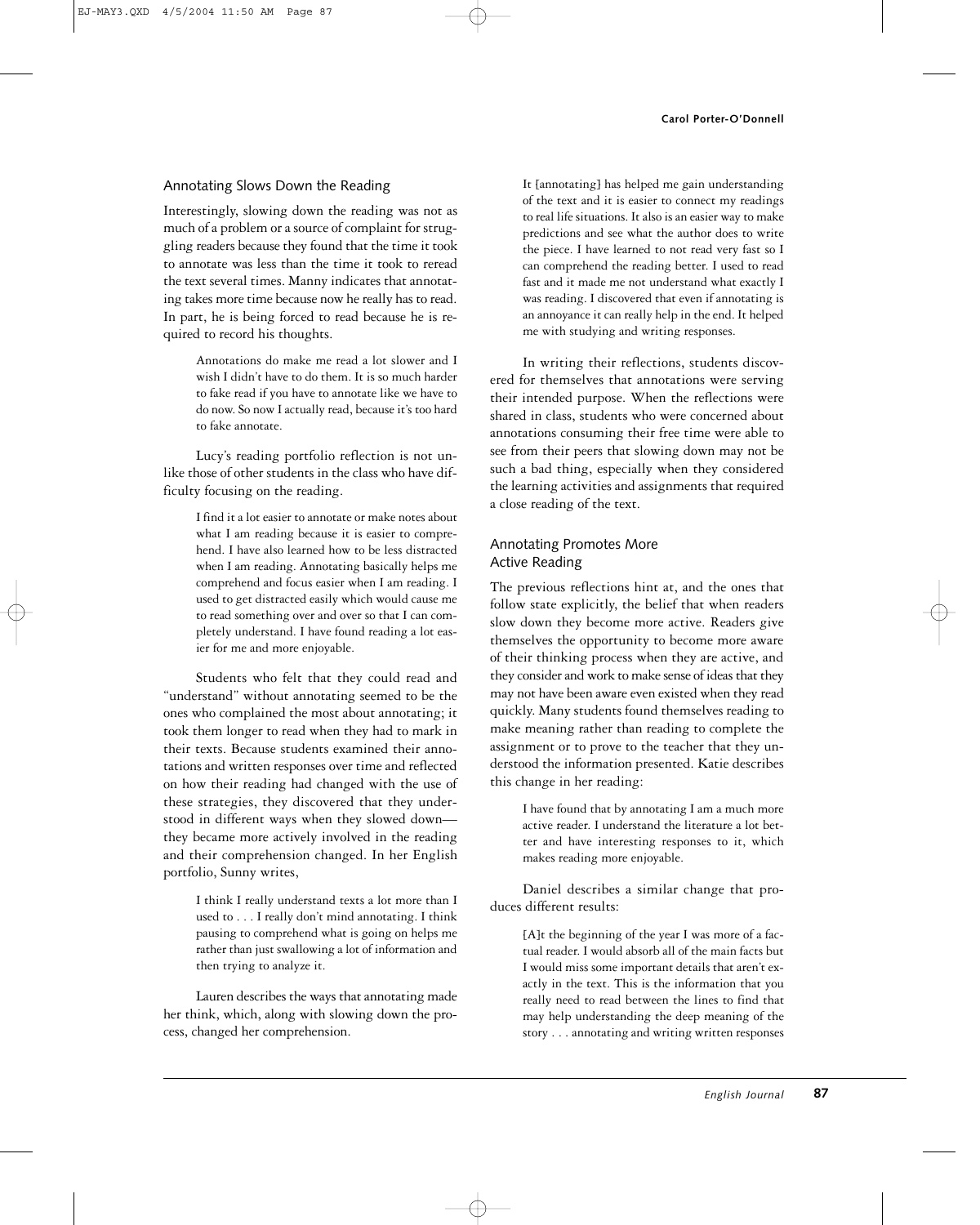made me more of an active reader. I have really thought about what I was actually reading more.

The sorting of student reflections into these categories was easy but also difficult. It was easy because, when I consider my use of annotating, I am able to see how all of these categories apply to my own experiences. The difficult part has been writing about them as if they are separate and distinct. My movement of student quotations from one category to another while writing and revising attests to that fact. For example, annotating changes comprehension because it slows the reading down, which helps readers to be more active, and they are more active because they have more thinking tools available to them now that they see reading as a thinking process. Becca's reflection shows the interconnectedness of these reading skills and approaches to making meaning of text, and she describes how they work together to support her comprehension.

> I have found that my style of reading and comprehending has changed drastically. Instead of approaching a book passively, I have used the skills I have acquired through annotating to really analyze the book as I read. . . . I truly believe that my comprehension has improved through the development of these skills, and I believe this is why I am not so frustrated with complicated stories. The skills of being an active reader through annotating allow me to grasp a better understanding of the literature and now I feel more confident taking on more complex pieces of writing. Through this new level of comprehension, I have noticed another big difference in my reading. I still love getting very emotionally involved with a book, and still feel strongly about reading material that appeals to these emotions. However, I acknowledge that this won't always be possible for me in school, and that I will need to read literature that I wouldn't have otherwise picked on my own. But now, I am able to achieve many more deep meanings through reading that aren't so obvious, so I am still able to find interest in stories that I least expected. For example, in *Of Mice and Men,* I didn't originally like the setting, style of writing, or characters of the story. But by analyzing the story through my annotations, I found many ways in which this story related to friendship, desire, and many other rich and layered human emotions that intrigued me.

Having students reflect on their growth and the experiences or reading strategies that helped or did not help to move their learning forward is beneficial to the learner on a metacognitive level. However, these reflections are just as important to the teacher because they provide important instructional feedback. For example, from Becca I learned that annotating can help students connect to a piece of literature on an emotional level—something I want to learn more about. From several other students, I learned that annotating supported them in their writing.

#### Annotating Helps Improve Writing

Since I hadn't specifically taught students to use their annotations while writing, I was surprised to read Katie's reflection.

> I have also found annotating extremely helpful when I was writing responses to literature. . . . I feel that I didn't have a very good writing quality at the beginning of the year. I would jump from idea to idea and only cover the surface meanings. Yet, as I became more experienced I was able to focus on important ideas in my writing. I used my annotations as a resource to uncover deep meanings, and wrote about my finding in my responses.

Raven writes that annotations helped her writing by providing her with a record of her ongoing thoughts.

> Knowing how to annotate has resulted in better responses because I am reflecting thoughts that struck me throughout the reading rather than just at the end.

And, in her reading portfolio, Chelsea reveals that annotating helped her find supporting evidence to incorporate into her writing.

> Annotating helps me because if I have to write an essay and I need to know something out of the book I can quickly find it. Also annotating helps me because I can keep better track of what is going on.

The use of annotating to help with writing was something I hadn't intentionally taught. I'm wondering if I can make it work for more learners by structuring my teaching to focus on the use of marginal notes to support students' writing.